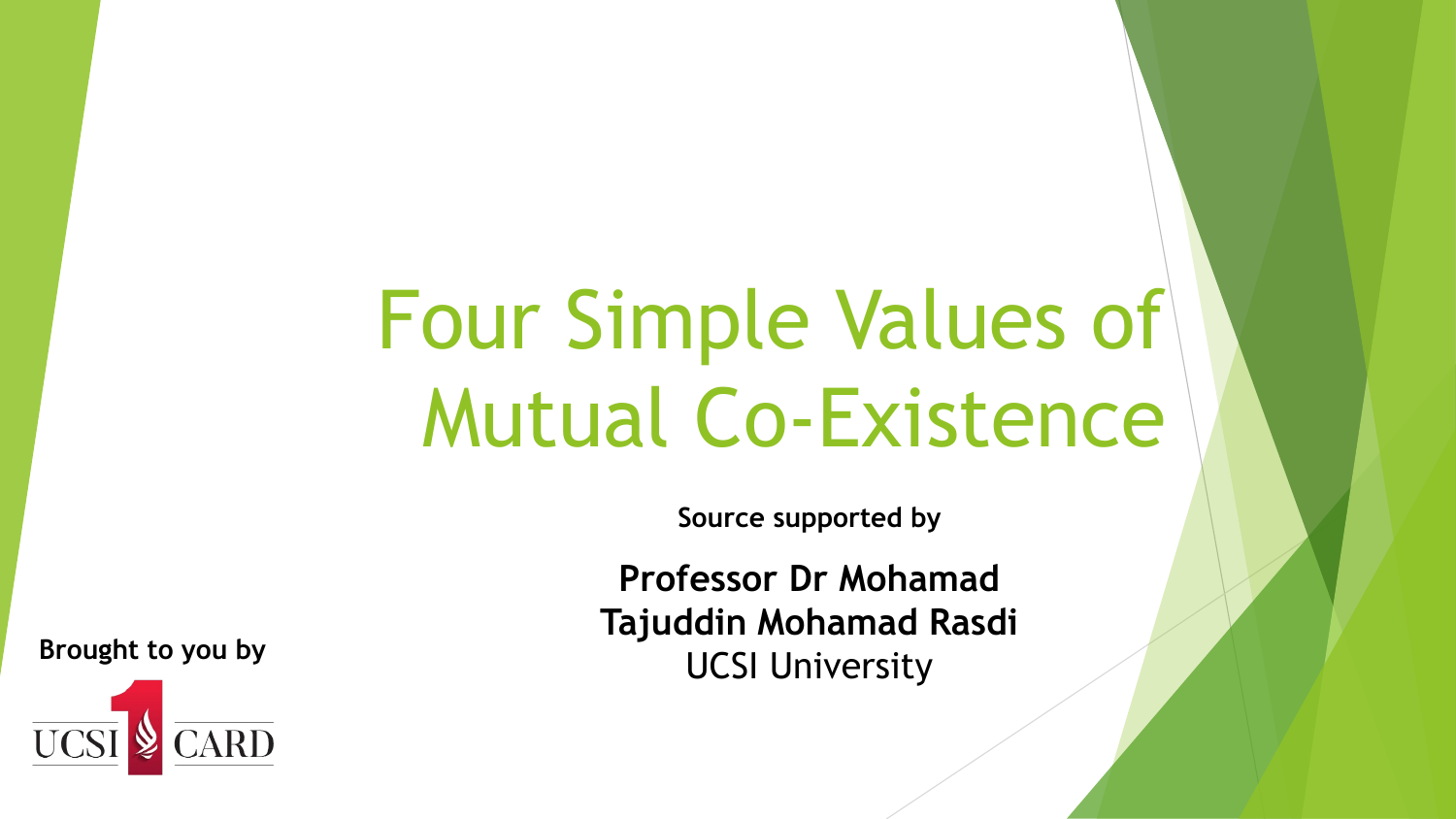#### Issues – Why is it a difficult nation?

- It seems so difficult to live among people of different faiths.
- It seems that different belief systems have nothing in common.
- It seems that the 'other faith' is always wrong.
- How can all faiths be 'right'? Only one must be but others aren't.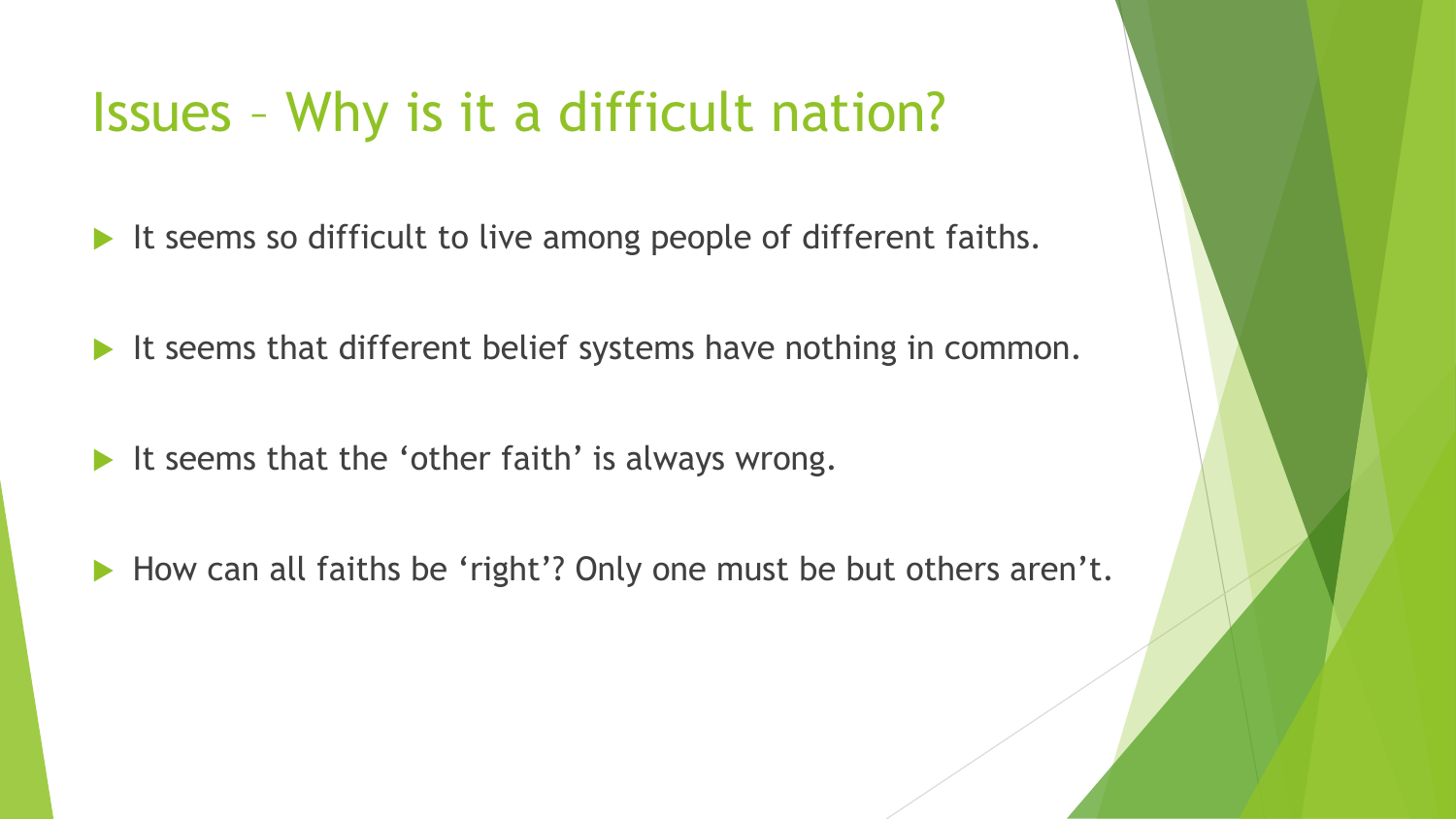#### Four key values to all the issues

- Accepting that we are truthfully ignorant 99% of the time and that our judgment on others are completely wrong 98% of the time.
- Accepting that every one person deserves our respect for everyone has a basic inalienable dignity.
- Ability to leave our 'identity-construct' at will.
- Ability to express love and empathy for others.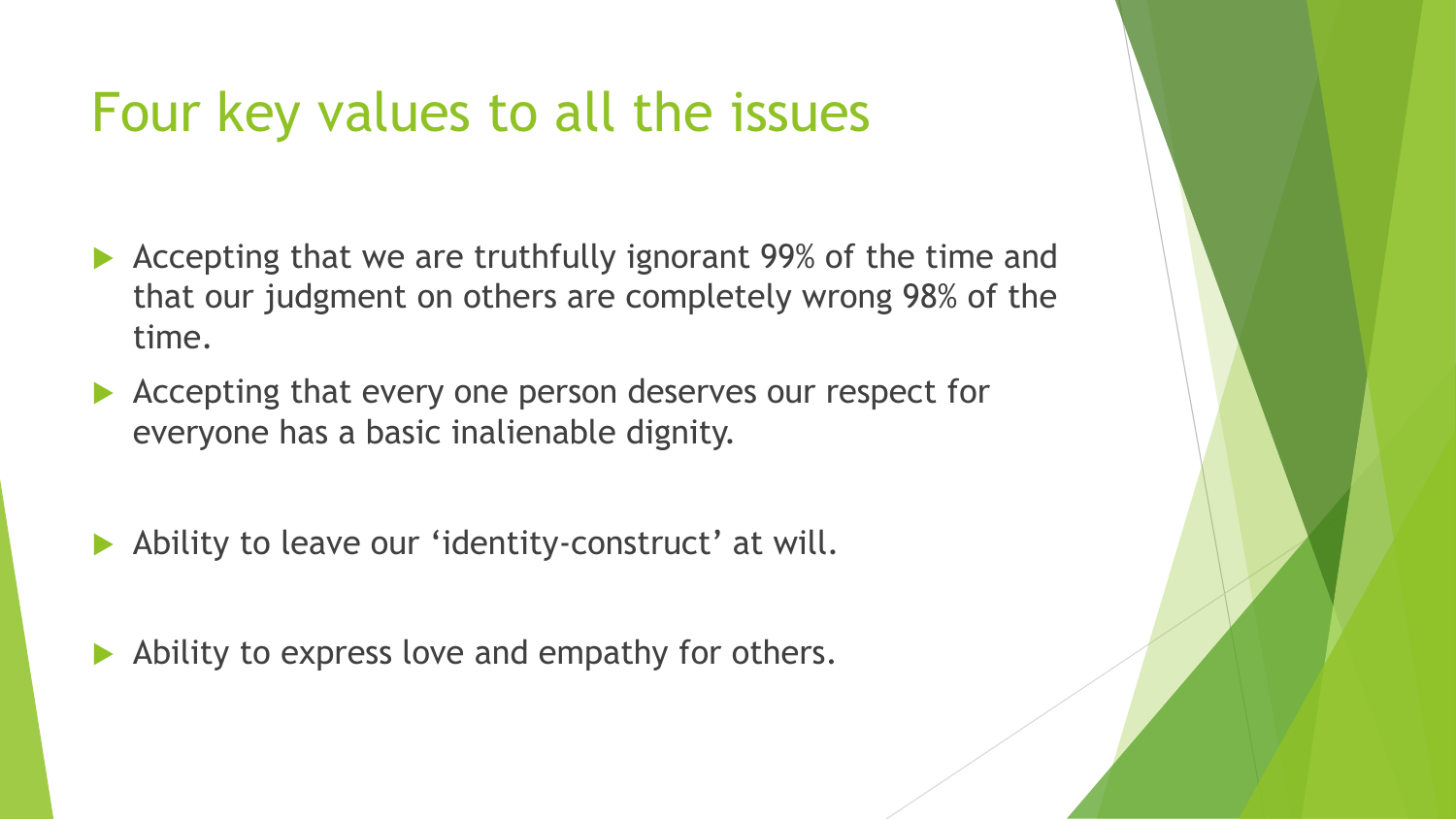#### First Key – Wilful Ignorance

- Do we know everything in this world?
- If we don't, then what are we arguing about?
- If we do not know enough to judge, then why are we doing so?
- Has anyone seen or met God physically or personally?
- If all faiths says 'no' then all faiths are like the five blind men and the elephant. Everyone arguing about a thing none has ever seen before nor can even form a clear idea of.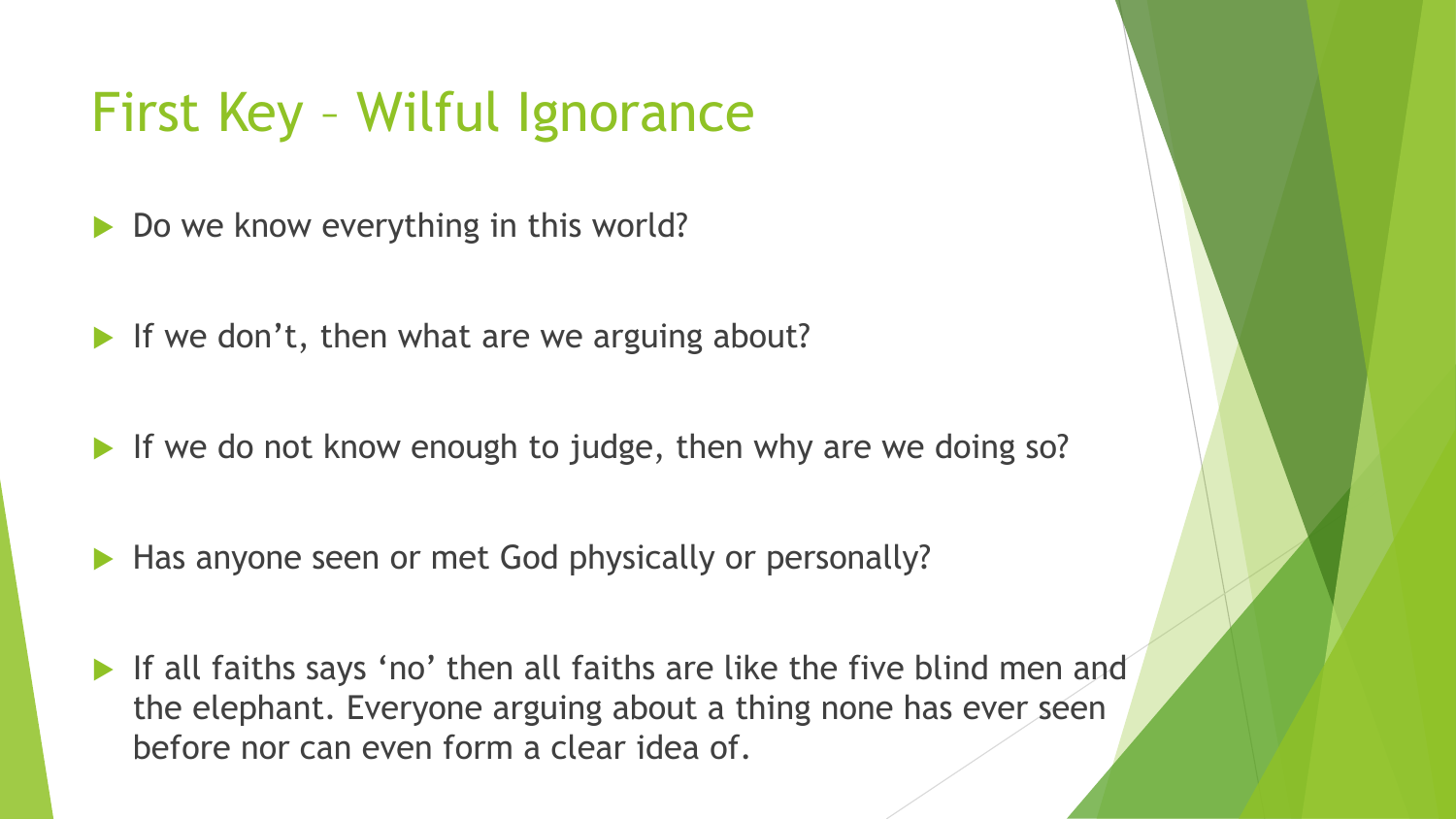#### First Key – Wilful Ignorance

If it not better to celebrate our 'common ignorance' together?

If we know everything, shouldn't we be 'God'?

▶ We know we are human simply because unlike God, we don't know very much…do we?

 $\blacktriangleright$  'Religion' is a construct or entity that consists mainly of a group of self-centered individuals separating itself from other selfcentered groups.

 'Spirituality' is an experience of 'being' and can produce a group of people comfortable with their common ignorance.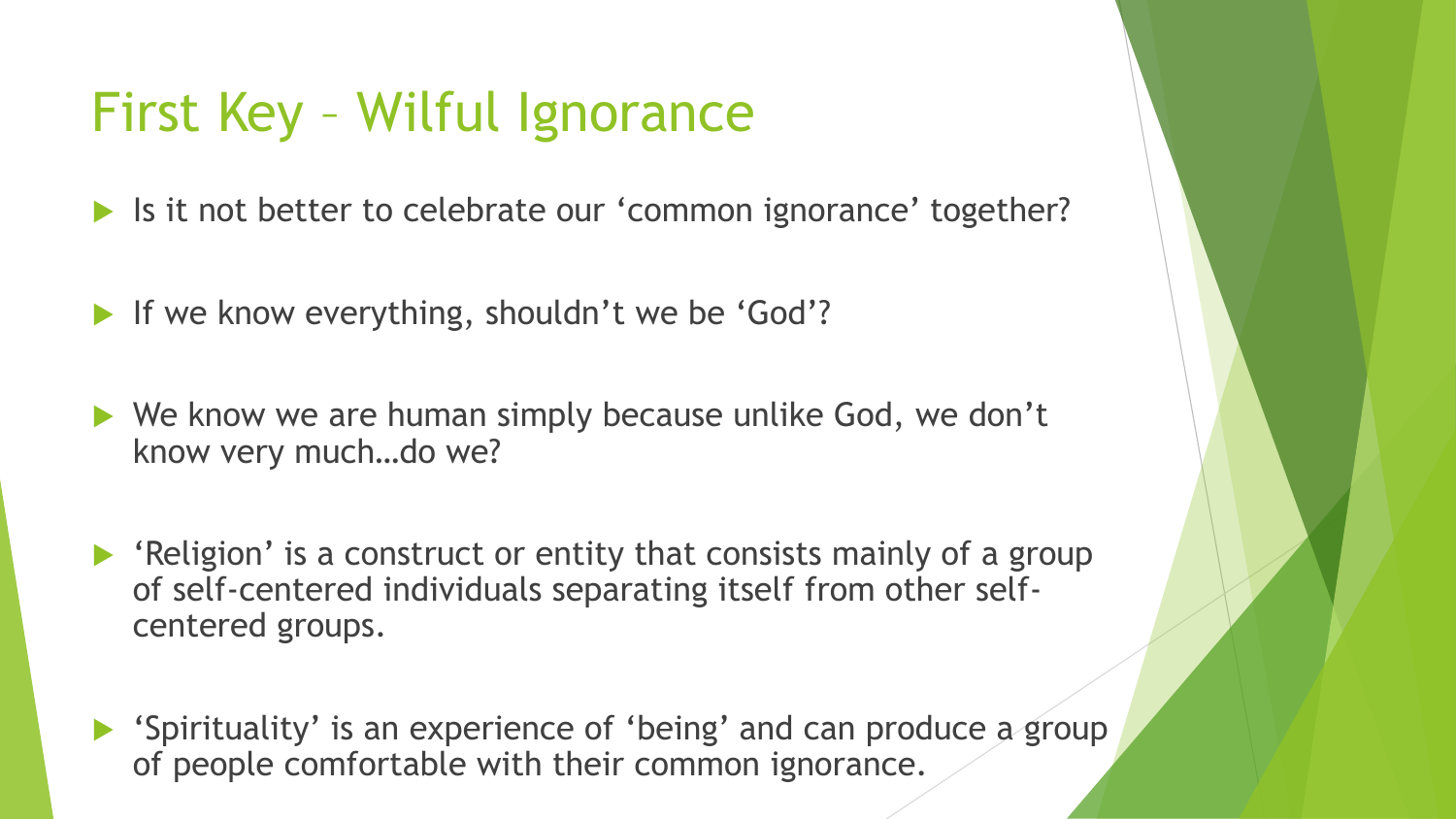## Second Key – According dignity to all

- Ajahm Brahm asks who is the most important person? What is the most important thing to do? When is the best time?
- ▶ Who? The One in front of you.
- What? To Care.
- When? Now.
- A simple lesson of according dignity to whomever is always in your life at any moment in time.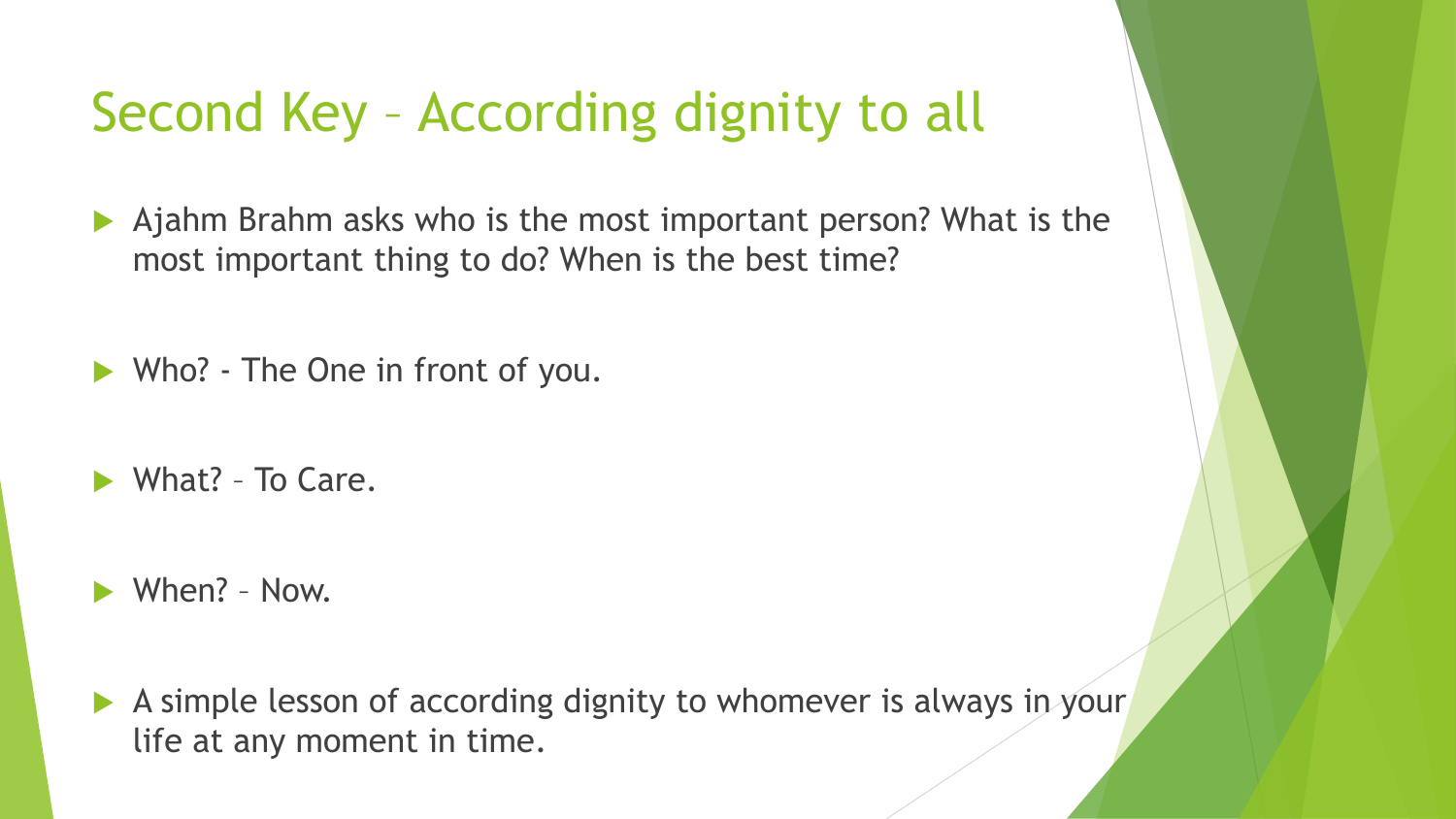# Cont' Second Key – According dignity to all

- According dignity to others almost always is reciprocated by others to accord dignity to you.
- Spirituality is the measure of a true person's worth in how he or she treats others all the time, regardless of race, religion, way of life and ideologies.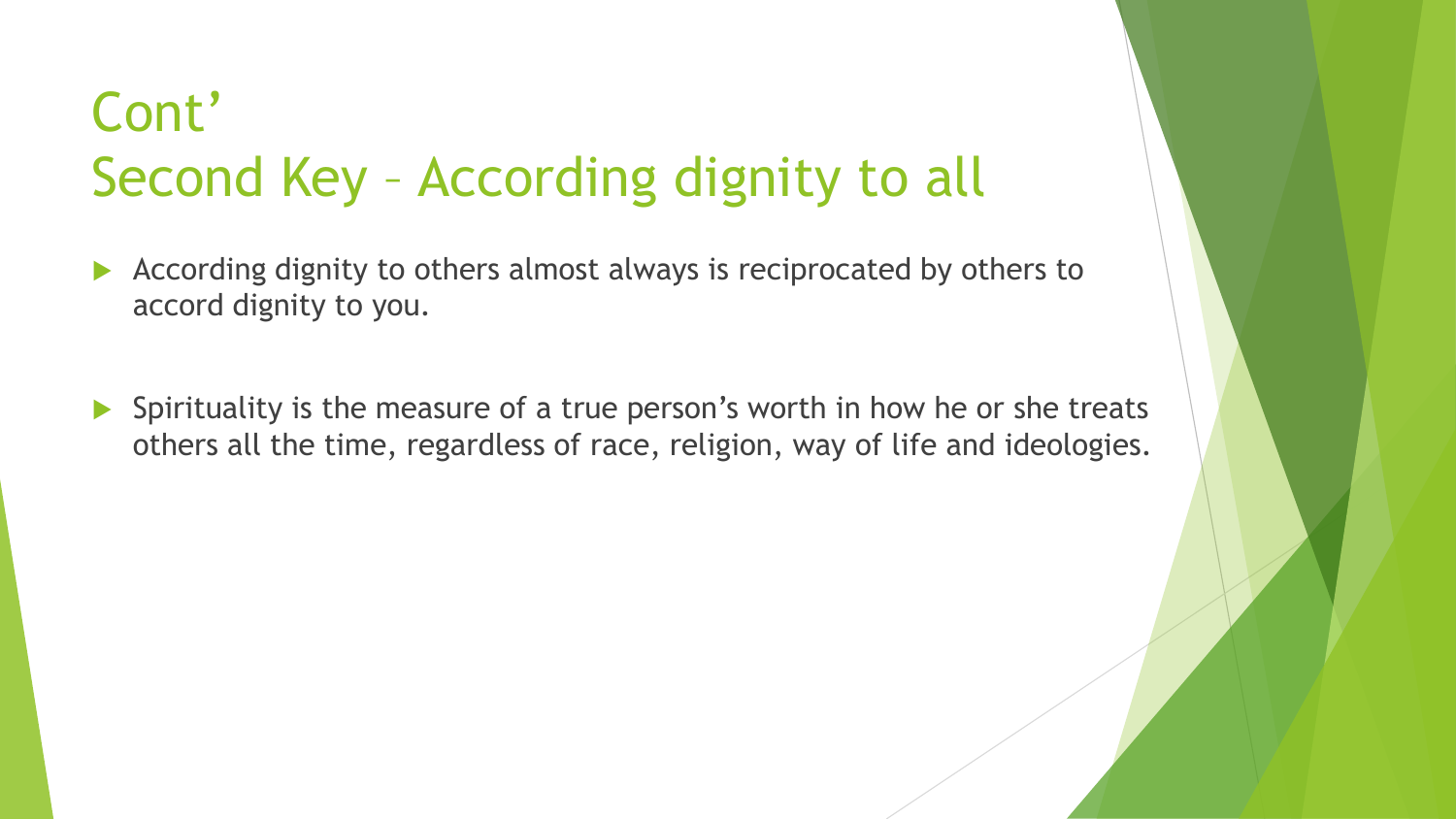## Third Key – Leaving your 'self'

- Everyone has accumulated and built many 'identity-selves' in their lives; a father-self, a professional-self, a social-self, a religious-self and many more.
- All these selves have identity-constructs complete with their own narratives.
- ▶ Conflict arises when one or more selves have been threatened by chipping away from the identity-constructs.
- In order to avoid conflicts, just leave the identity-self that was threatened for a while. You can return to that self when feelings and emotions calm down.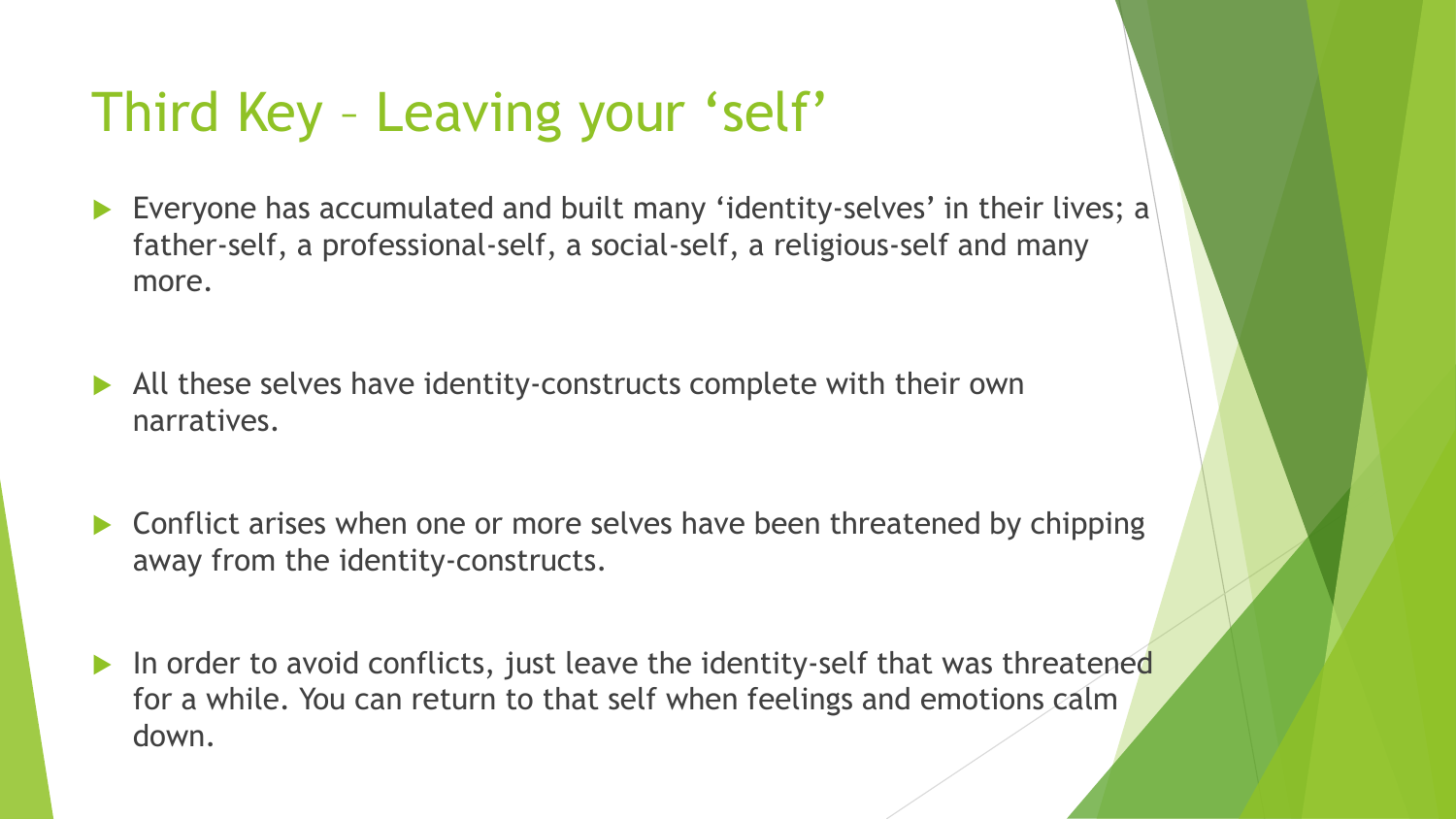# Cont' Third Key – Leaving your 'self'

- ▶ You must readily and frequently leave your identity-self momentarily and involve in 'self criticism'. In reality, only you and you alone can criticise your 'self'. Other people can't really hurt yourself unless you trap yourself in your 'self's'.
- The true spiritual self knows no self or identity. It is blissfully empty.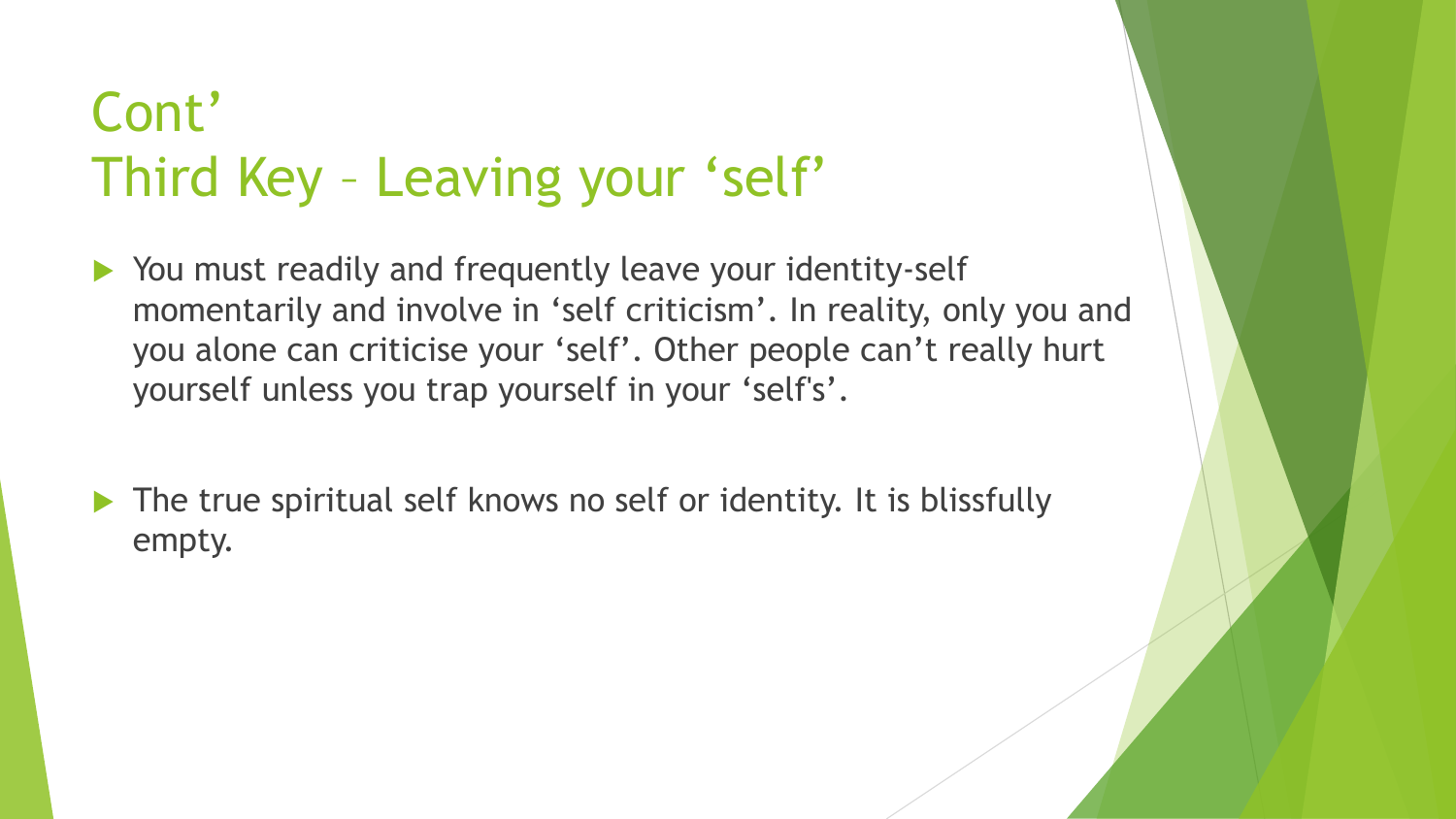#### Fourth Key – Feeling Love and Empathy

- $\triangleright$  To be human is the ability to feel the pain of others not from his or her own culture. This is empathy.
- $\triangleright$  To empathise is to extend a bubble of compassion from the self to encompass the other into that extended bubble.
- ▶ Love is infinite, has no cost and profits nothing from the other and yet makes a 100% profit for the self. The more one spends love the more one profits greatly. Man is taught finite economy. Spirituality teaches the economy of infinite spending. A credit card with no limit of spending!!
- Space has no end except time. Love and empathy knows no end and has no time limitation.
- $\blacktriangleright$  Spirituality is the ability and willingness to extend the bubble of the self to include others in love and empathy.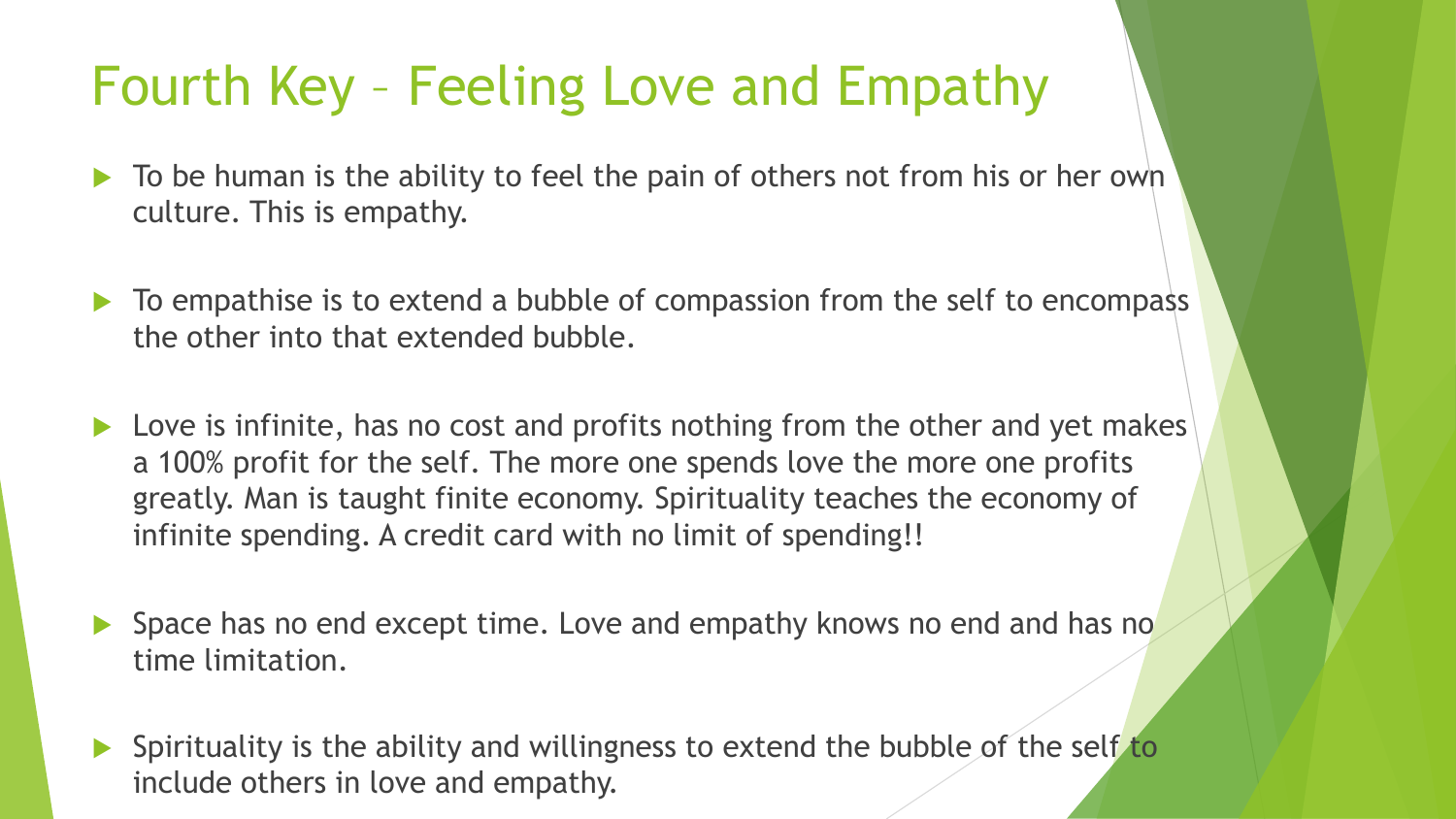#### What is a nation?

- A group of different individuals who do not care about him or her self but gives priority of caring to others.
- A nation in no-conflict is a nation willing to embrace ignorance and empathize with the other.
- $\blacktriangleright$  A nation with a true identity is a nation that does not hold to one identity.
- A true nation is a people who depends entirely on each other and each person identifies itself with each and every one in mutual co-existence socially, economically and spiritually.